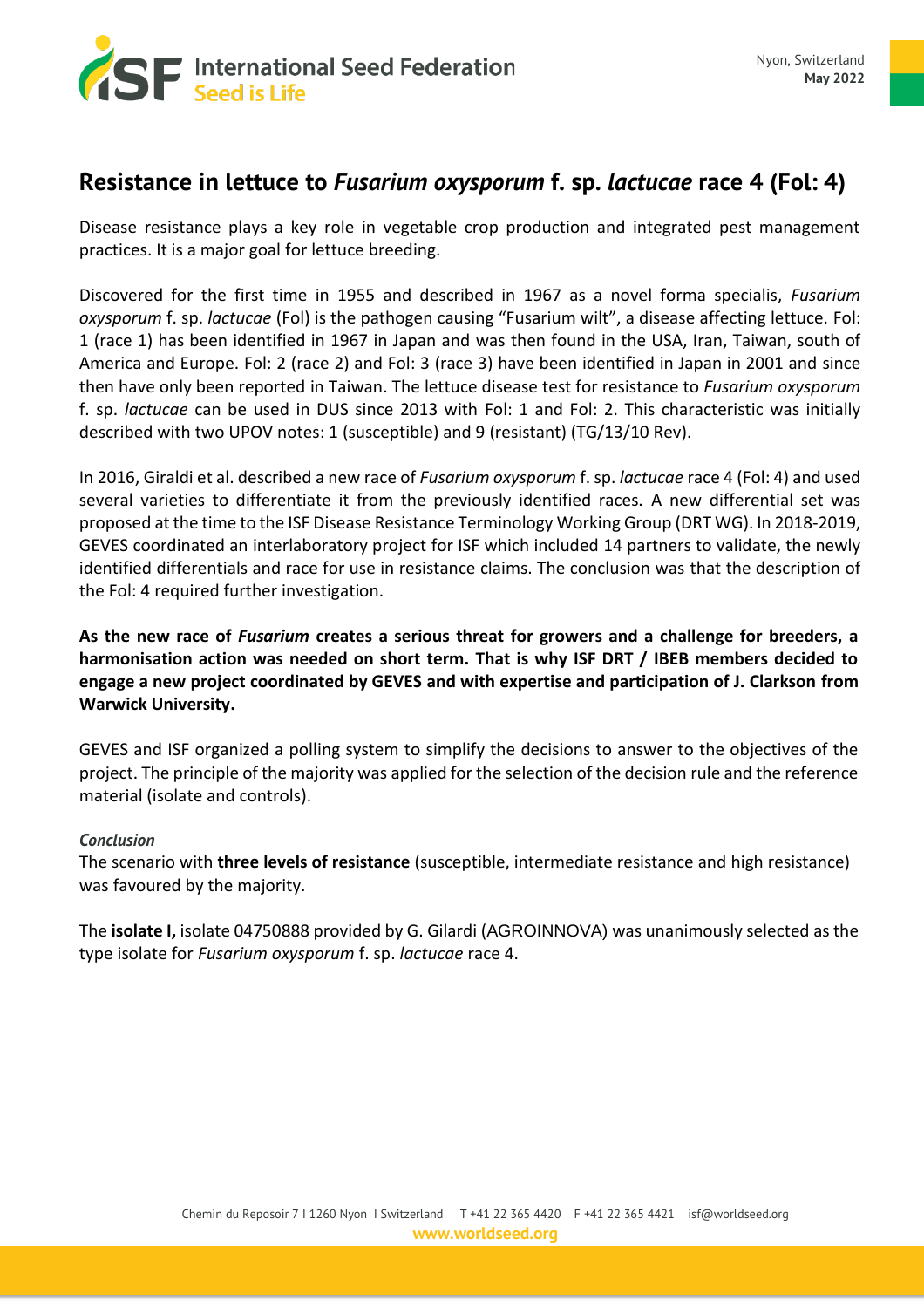### *Reference controls:*

- **Gisela** was selected as susceptible reference control. This variety is expected to be susceptible to the four races of *Fusarium* but it has to be validated still with races 2 and 3.
- **Ballerina** was selected as lower level of intermediate resistant control.
- **Patriot** was selected as higher level of intermediate resistant control
- **Lomeria and Palmos** were selected as highly resistant controls.



Figure: interpretation rule and controls for evaluation of resistance of lettuce to Fol: 4

This proposal for using three levels of resistance will be discussed at CPVO level by the examination offices at the time of the proposal to add the Fol: 4 characteristic in the Technical protocol for DUS.

Selected controls were added to the differentials table (as shown below), where the interpretations of Patriot and Romabella for race 4 were updated (from susceptible to intermediate resistant). It is noted that the resistant level observed during the project was identified as HR (highly resistant) in the differentials table to comply with the terminology.

*Table of differentials selected and validated in the project*

| <b>Differential host</b> | Fol: 1 | Fol: 2    | Fol: 3    | Fol: 4    |
|--------------------------|--------|-----------|-----------|-----------|
| Gisela                   |        | <b>ND</b> | <b>ND</b> |           |
| Patriot                  |        |           |           | IR        |
| Costa Rica N°4           | HR     |           |           |           |
| Romabella                | HR     | <b>HR</b> |           | IR        |
| Banchu Red Fire          |        | <b>HR</b> |           | IR        |
| <b>Ballerina</b>         |        | <b>ND</b> | <b>ND</b> | IR        |
| Lomeria                  |        | <b>ND</b> | <b>ND</b> | <b>HR</b> |
| Palmos                   | HR     | <b>ND</b> | <b>ND</b> | HR        |

S: susceptible, IR: intermediate resistant, HR: highly resistant, ND: no data

The Differential set and the report can be found in the following link <https://worldseed.org/document/differential-sets-fol-race-4/>